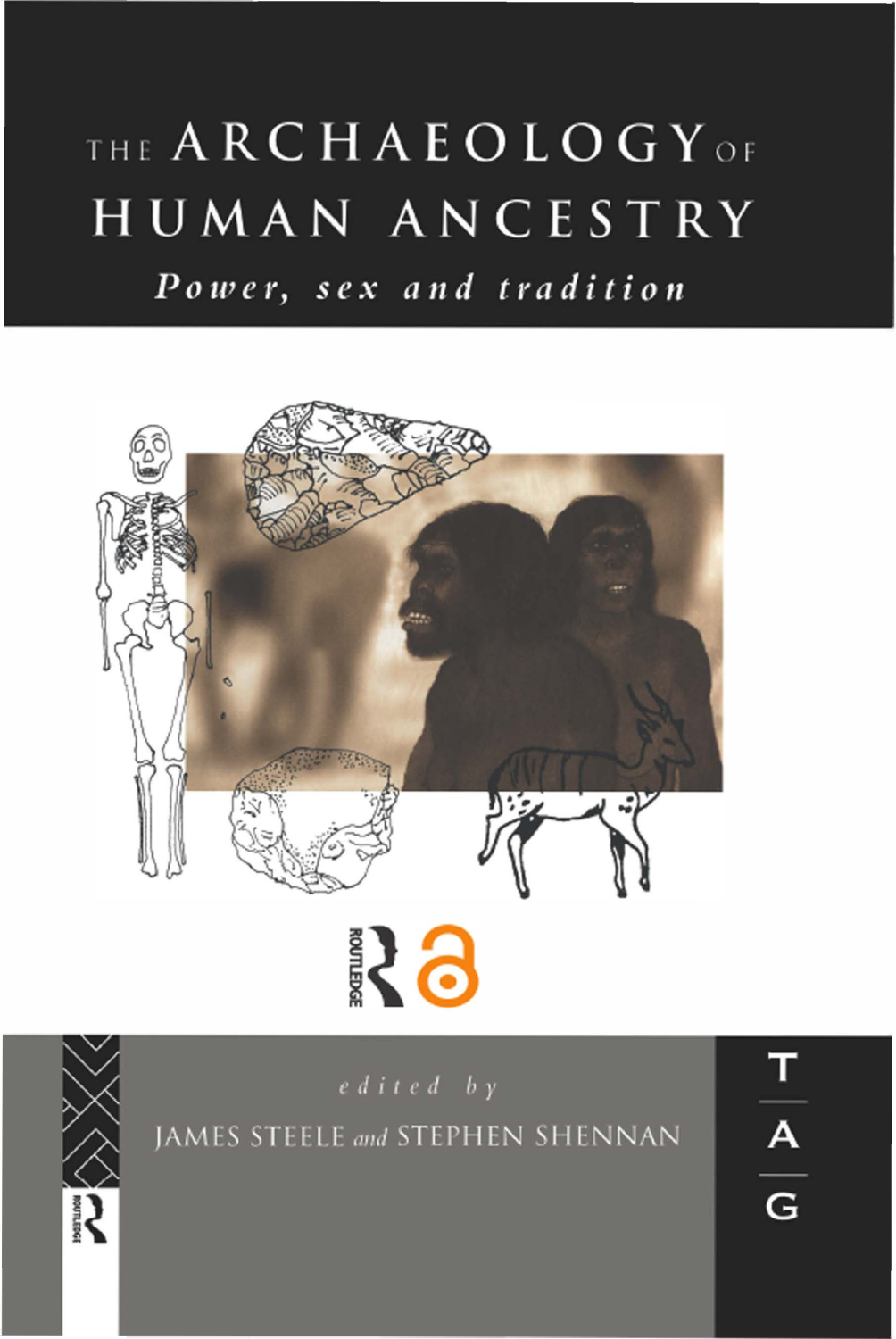## THE ARCHAEOLOGY OF HUMAN ANCESTRY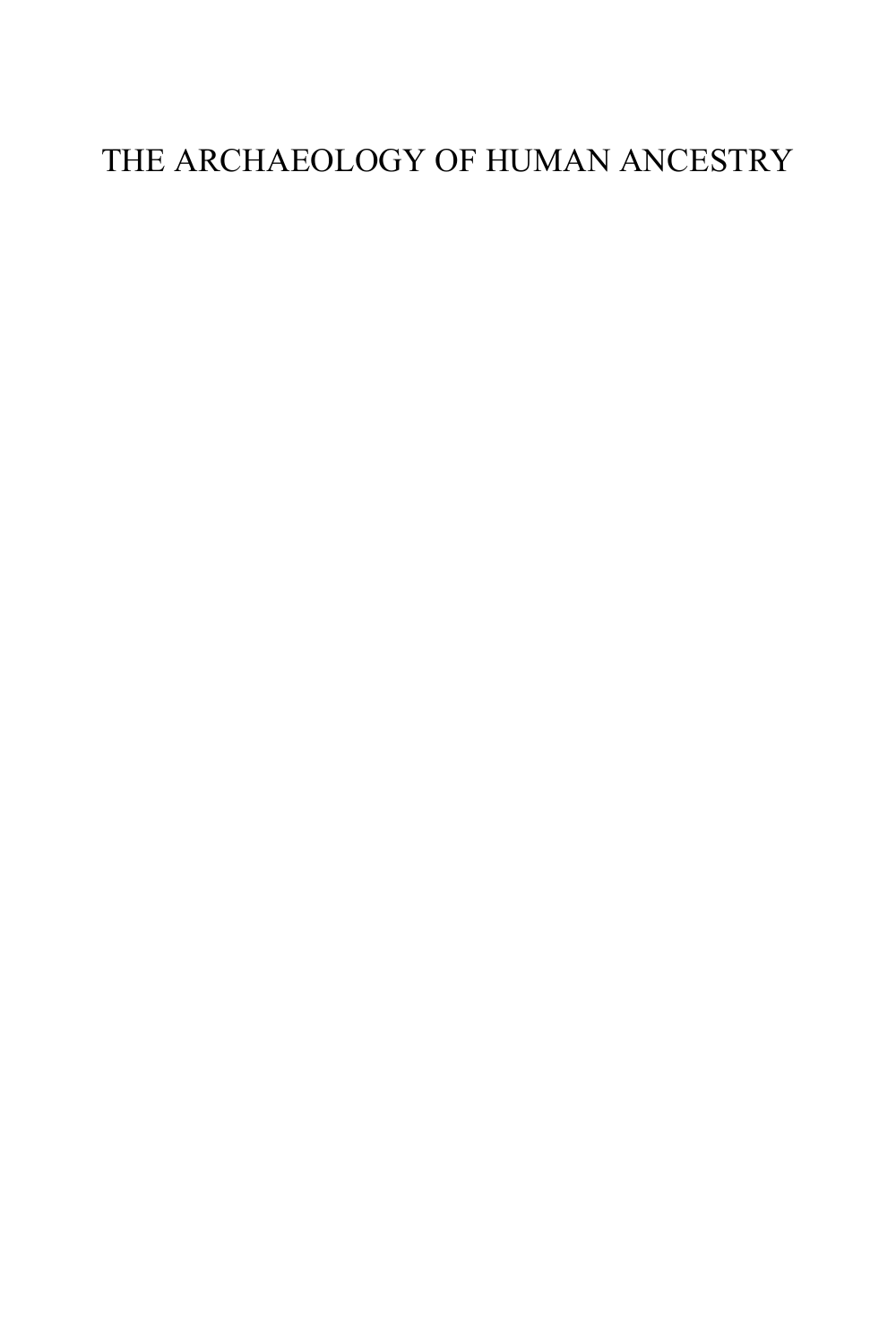### THEORETICAL ARCHAEOLOGY GROUP (TAG)

In this series:

Cultural Identity and Archaeology The Construction of European Communities *edited by Paul Graves-Brown, Siân Jones and Clive Gamble*

Managing Archaeology *edited by Molcolm A.Cooper, Antony Firth, John Carman and David Wheatley*

> Theory in Archaeology A World Perspective *edited by Peter J.Ucko*

Time, Tradition and Society in Greek Archaeology Bridging the 'Great Divide' *edited by Nigel Spencer*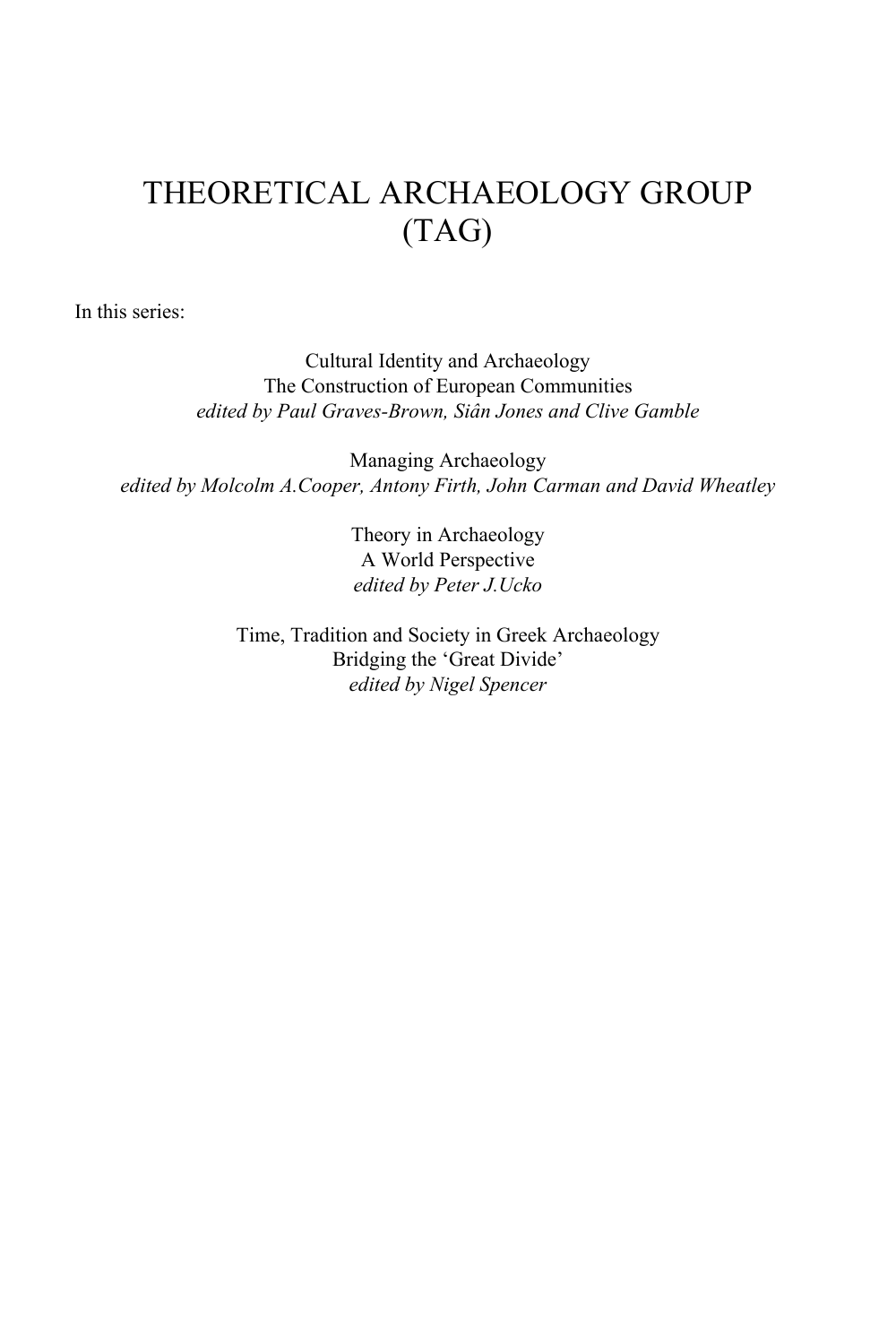# **THE ARCHAEOLOGY OF HUMAN ANCESTRY**

Power, Sex and Tradition

*Edited by James Steele and Stephen Shennan* 

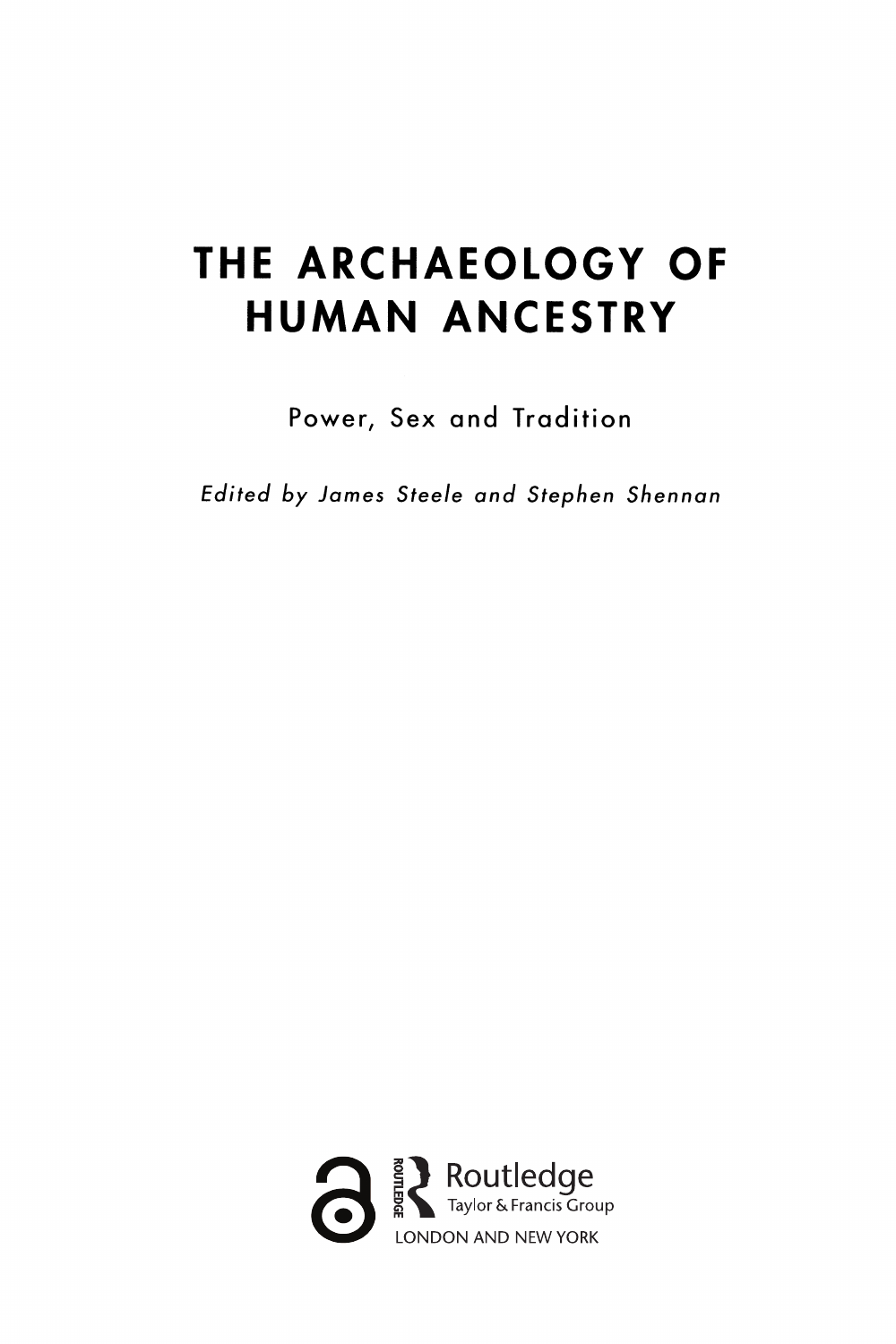First published 1996 by Routledge

Published 2017 by Routledge 2 Park Square, Milton Park, Abingdon, Oxon OX14 4RN 711 Third Avenue, New York, NY 10017, USA

*Routledge is an imprint* of *the Taylor* **Q** *Francis Group, an infrma business* 

Copyright *0* 1996 James Steele, Stephen Shennan and contributors

Typeset in Bembo by Florencetype Ltd, Stoodleigh, Devon

The Open Access version of this book, available at [www.tandfebooks.com](http://www.tandfebooks.com), has been made available under a Creative Commons Attribution-Non Commercial-No Derivatives 4.0 license.

British Librav Cataloguing in Publication Data A catalogue record for this book is available from the British Library

> Library of Congress Cataloguing in Publication Data A catalogue record for this book has been requested

> > ISBN 978-0-415-11862-0 (hbk)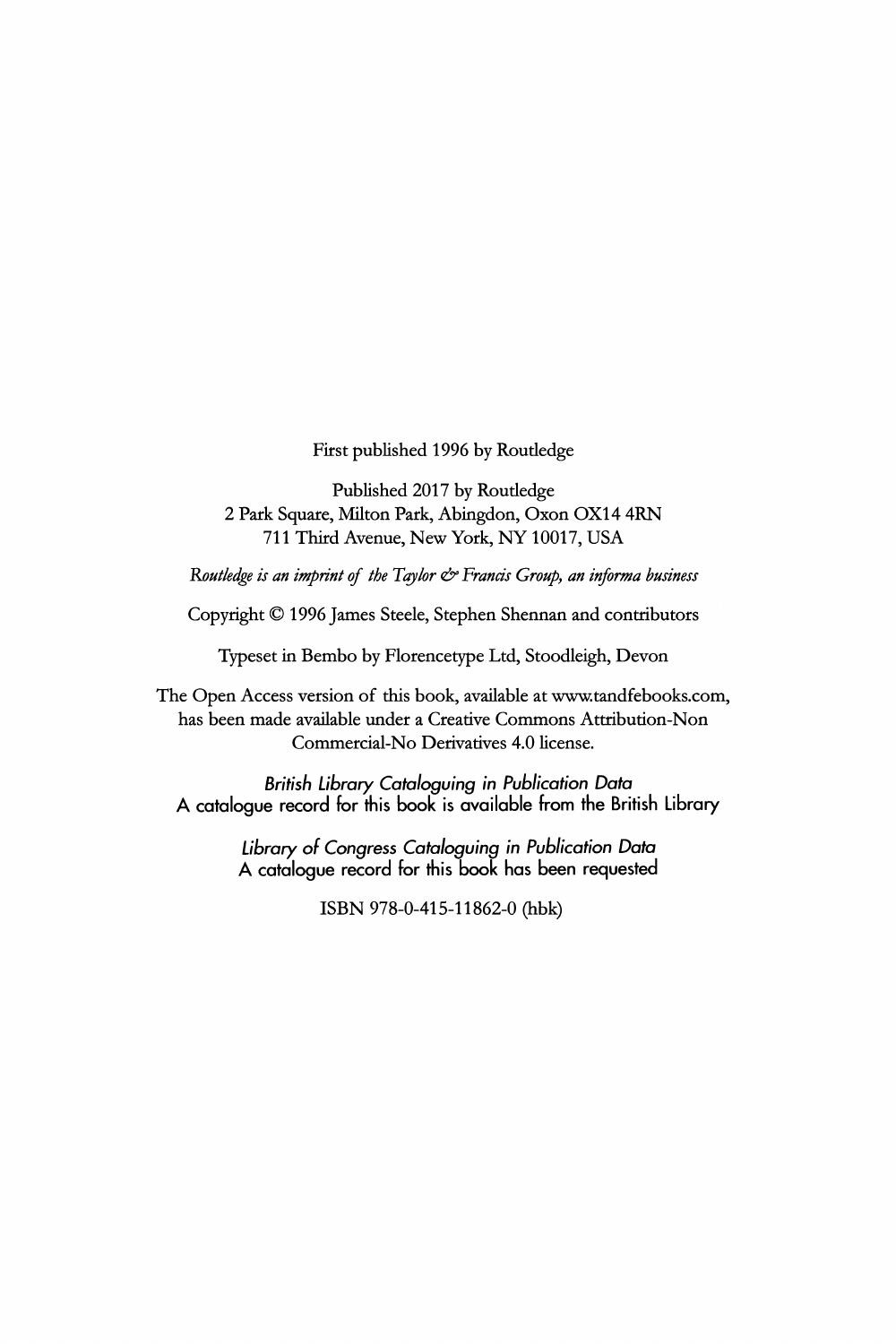### **CONTENTS**

| List of illustrations                                                                                                                      | vii          |
|--------------------------------------------------------------------------------------------------------------------------------------------|--------------|
| List of tables                                                                                                                             | ix           |
| List of contributors                                                                                                                       | $\mathbf{X}$ |
| General editor's preface                                                                                                                   | xiii         |
| Acknowledgements                                                                                                                           | XV           |
| Introduction                                                                                                                               | $\mathbf{1}$ |
| James Steele and Stephen Shennan                                                                                                           | 38           |
| PART I: COMPARATIVE APPROACHES TO HOMINID<br><b>SOCIOECOLOGY</b>                                                                           |              |
| Editors' note                                                                                                                              | 40           |
| 1 Finite social space and the evolution of human social behaviour<br>Robert Foley and Phyllis Lee                                          | 42           |
| 2 African ape social networks: a blueprint for reconstructing early hominid<br>social structure<br>Alexandra Maryanski                     | 60           |
| 3 Sexual dimorphism in fossil hominids and its socioecological implications<br>Henry M.McHenry                                             | 82           |
| 4 On the evolution of temperament and dominance style in hominid groups<br>James Steele                                                    | 100          |
| PART II: ORIGINS OF THE ARCHAEOLOGICAL RECORD                                                                                              | 120          |
| Editors' note                                                                                                                              | 122          |
| 5 The frameworks of early hominid social systems: how many useful<br>parameters of archaeological evidence can we isolate?<br>John Gowlett | 124          |
| 6 Archaeological inference and the explanation of hominid evolution<br>Mark Lake                                                           | 169          |
| 7 Social learning and cultural tradition: interpreting Early Palaeolithic<br>technology<br><b>Steven Mithen</b>                            | 187          |
| 8 On predicting hominid group sizes<br>James Steele                                                                                        | 207          |
| 9 Making tracks: hominid networks and the evolution of the social<br>landscape                                                             | 230          |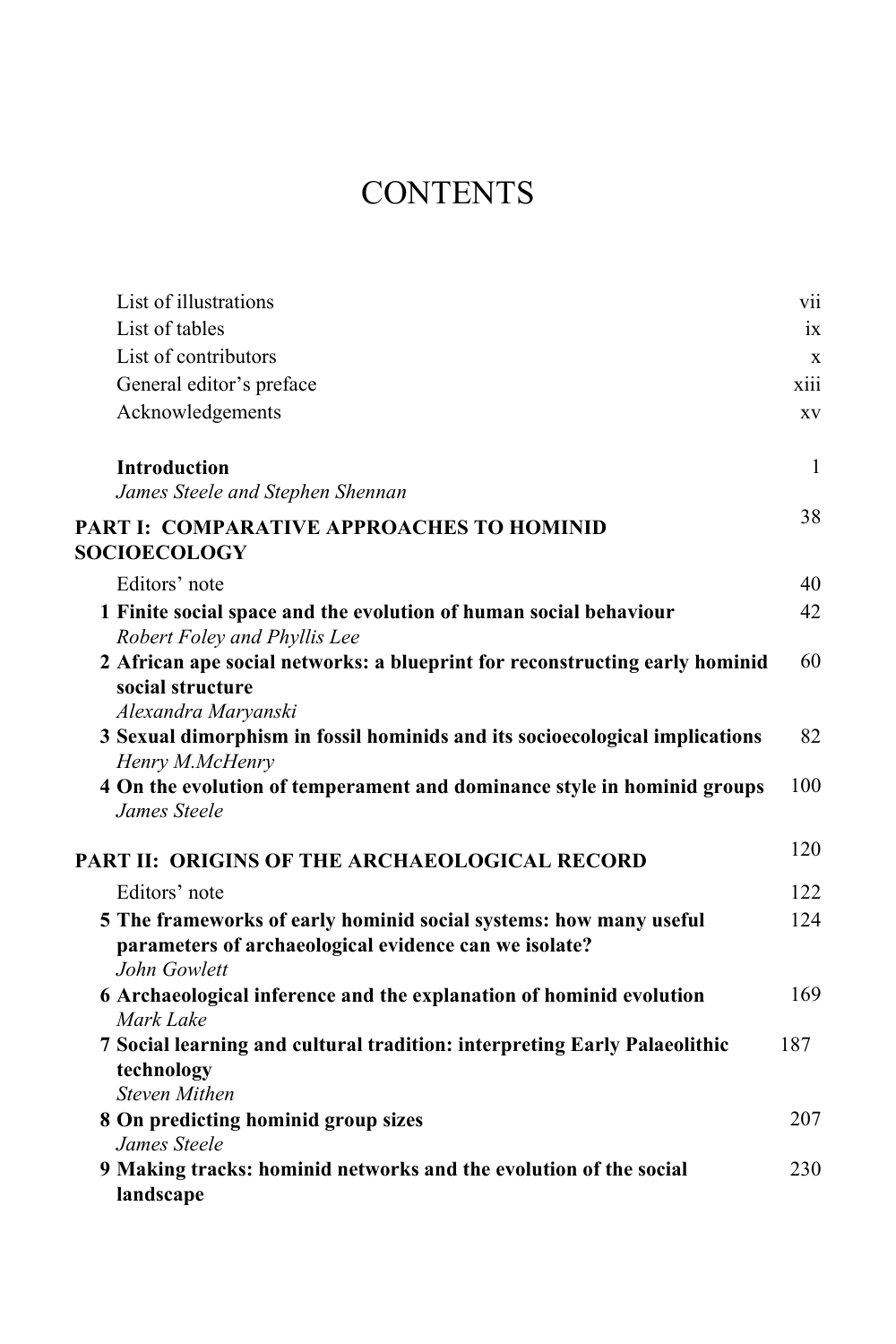| PART III: THE SEXUAL DIVISION OF LABOUR IN MODERN HUMAN<br><b>FORAGING SOCIETIES</b>                                              | 253 |
|-----------------------------------------------------------------------------------------------------------------------------------|-----|
| Editors' note                                                                                                                     | 255 |
| 10 Foraging differences between men and women: behavioural ecology of the<br>sexual division of labour<br>Kristen Hawkes          | 256 |
| 11 Female strategies and collective behaviour: the archaeology of earliest<br>Homo sapiens sapiens<br>Camilla Power and Ian Watts | 276 |
| 12 Darwinism and collective representations<br>Chris Knight                                                                       | 297 |
| 13 Their commonwealths are not as we supposed: sex, gender and material<br>culture in human evolution<br>Paul Graves-Brown        | 311 |
| PART IV: COGNITION AND CULTURAL DYNAMICS IN MODERN<br><b>HUMAN SOCIETIES</b>                                                      | 323 |
| Editors' note                                                                                                                     | 325 |
| 14 Social inequality and the transmission of cultural traditions in forager<br>societies<br>Stephen Shennan                       | 326 |
| 15 On the evolution of language and kinship<br>Robin Dunbar                                                                       | 341 |
| 16 A socio-mental bimodality: a pre-hominid inheritance<br>Michael Chance                                                         | 357 |
| 17 Social interaction and viral phenomena<br><b>Ben Cullen</b>                                                                    | 378 |
| Index                                                                                                                             | 390 |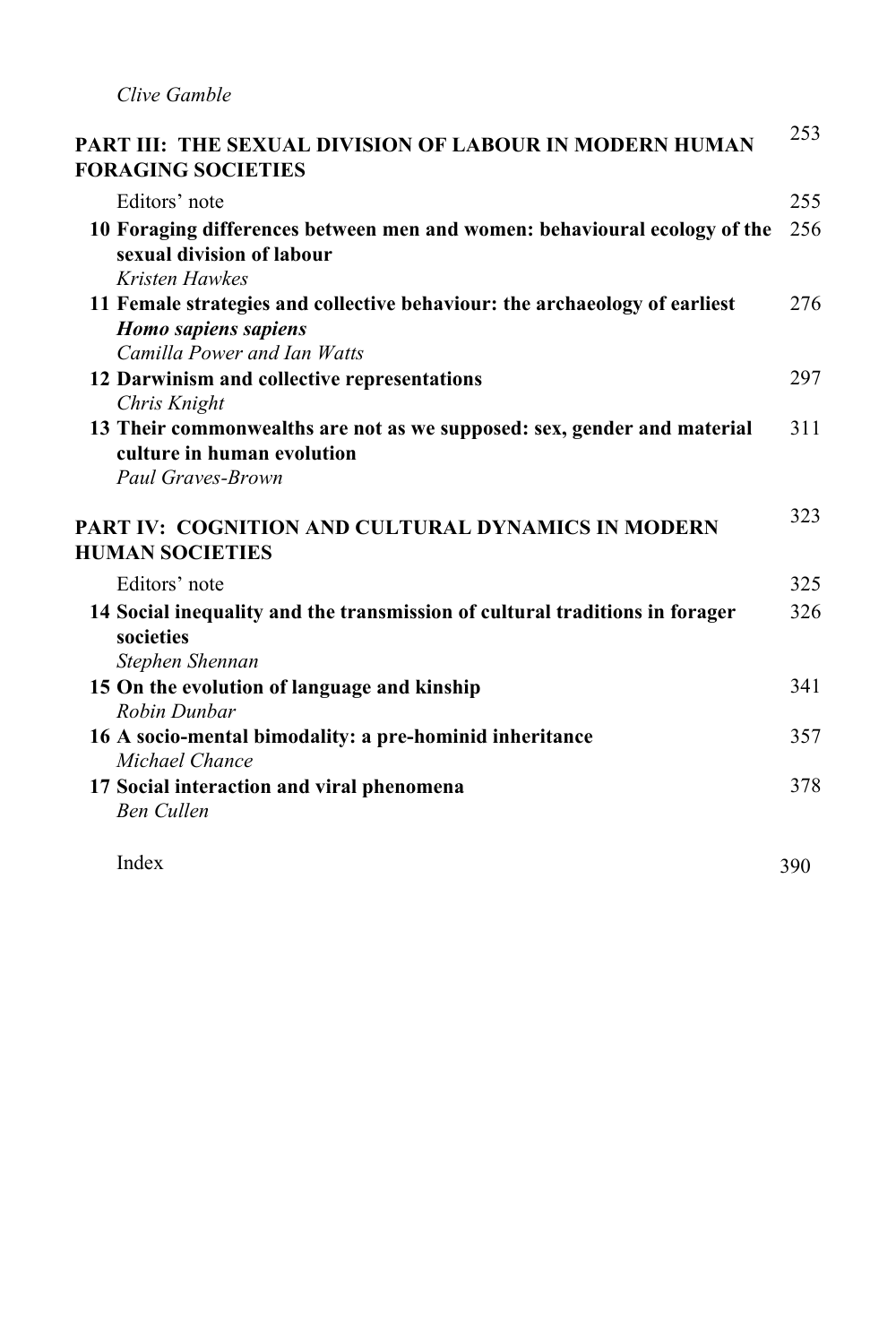### CHAPTER FOURTEEN SOCIAL INEQUALITY AND THE TRANSMISSION OF CULTURAL TRADITIONS IN FORAGER SOCIETIES

#### STEPHEN SHENNAN

The object of this chapter is to sketch out the basis of an archaeological approach to examining the interrelationships between cultural traditions, inequality and the maintenance of social groups through time. The approach is intended to be of general relevance, but the discussion will be concentrated on the anthropology of foraging societies, since, for a variety of reasons, these are generally agreed to be of most relevance to providing a perspective for the analysis and discussion of inferred patterns of long-term human evolution.

The idea that there are links between patterns of social inequality and how groups define and organize themselves is familiar enough, but that these should be connected in some way to cultural traditions is perhaps less obvious. The fact that it now seems a worthwhile issue to raise can be ascribed to the development of what Durham (1990, 1992) has called 'evolutionary culture theory', in effect the study of 'cultural descent with modification', based on recent accounts of the mechanisms of cultural transmission and the factors affecting it (Cavalli-Sforza and Feldman 1981, Boyd and Richerson 1985, and see Introduction). However, with the exception of a recent paper by Aldenderfer (1993), the subject of hierarchy and inequality has not been much discussed in this context, even though debates about their nature and extent are regarded by many as central to any understanding of long-term social change. The aim of this chapter is to outline a model which suggests that hierarchy and the cultural transmission process are in some respects closely linked, even in foraging societies, which have tended to be seen as relatively egalitarian.

#### **CULTURAL TRADITIONS**

It has long been argued that what differentiates humans from other animals is the existence of cultural traditions, which mean that cultural responses to change have largely superseded genetic ones. The presumption has always been that such cultural traditions were adaptive, in that they enabled people to survive more successfully, and therefore gave a selective advantage in terms of reproductive success over populations which did not have such traditions. A great deal of attention has been devoted to identifying the functional-adaptive role that particular traditions, for example, the production of artefacts, might have had, but the processes by which they are handed on from one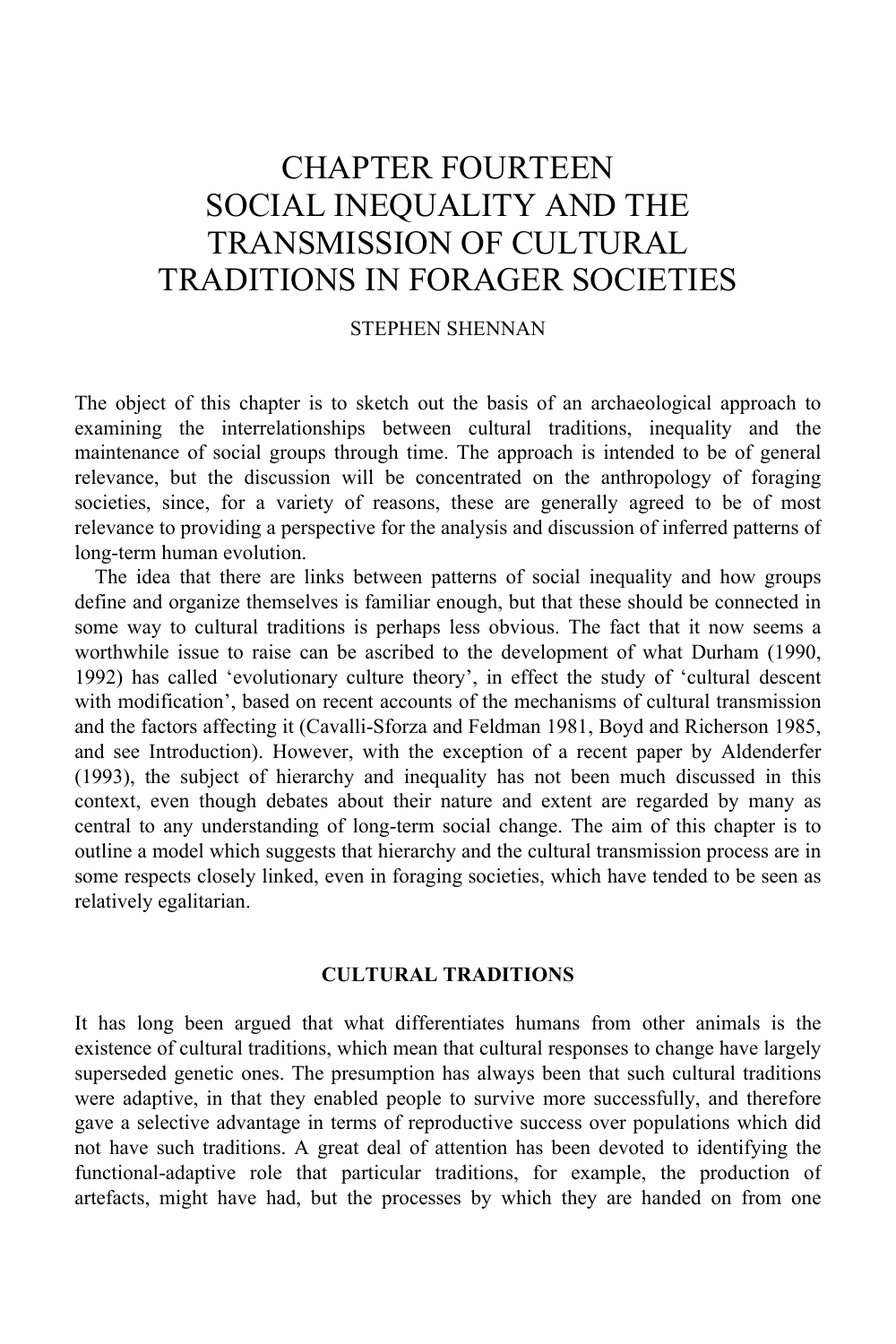(cultural) generation to the next have been considered self-evident and unproblematic. However, the cultural learning on which traditions depend has costs as well as benefits and until recently there has been little attempt to evaluate these and their implications. It turns out that in some circumstances there will be selection for cultural learning even though it does not give any adaptive advantage over trial-and-error learning (see Rogers 1989 and Introduction). Moreover, a variety of factors affect the process of transmitting knowledge from one generation to the next which are largely independent of any adaptive role the knowledge may have. For these reasons the processes of cultural learning and the factors which affect them cannot be left out of any consideration of the role of cultural products in human evolution.

The view taken here is that cultural transmission involves a *sui generis* set of processes, including language transmission, which have the effect of giving cultural attributes a considerable degree of independence from any specific set of bearers of those attributes (Cavalli-Sforza and Feldman 1981, Boyd and Richerson 1985, Shennan 1989, 1991, see also Cullen, this volume, and the introduction to this section). Given that this is the case, the object of this chapter is to examine some relationships between the social arrangements of populations and the transmission of certain kinds of cultural information, beyond the obvious point that social arrangements have an impact on the biological survival and reproductive success of populations, and thus of the cultural attributes associated with them.

#### **EGALITARIANISM AND AUTHORITY IN FORAGER SOCIETIES**

From the beginnings of the study of the development of human societies until very recently, foragers have been regarded as the baseline of human social organization (cf. Gamble 1992), from which subsequent social 'complexity' developed. This tendency for such societies to be seen as a rhetorical antithesis to our own reached its apogee in the characterization of the !Kung Bushmen as a totally egalitarian society without any forms of institutionalized leadership, characterized by an ethic of sharing and canonized by Sahlins (1968) as 'the original affluent society'.

More recently, the idea of forager egalitarianism has been taken up by authors interested in developing Darwinian models of the evolution of human social behaviour. Thus, Erdal and Whiten (1994) argue that what they regard as the universality of egalitarianism in forager societies is an ancient evolved pattern contrasting with the hierarchical patterning of other primate societies, and suggest that there must have been a fitness advantage to individuals in resisting domination by other group members but not attempting to achieve domination themselves. Erdal and Whiten propose that egalitarianism may have been associated with the appearance of big-game hunting and the importance of sharing, seen as deriving from the desirability of dividing up large meat packages. A similar point is made by Boehm (1993), who argues for the existence of 'reverse-dominance hierarchies' in which a strong anti-dominance ethic prevails, again suggesting that adult males in particular give up their individual possibilities of domination over others in order to be certain that no one may dominate them, and that egalitarian political arrangements derive not from special ecological or social structural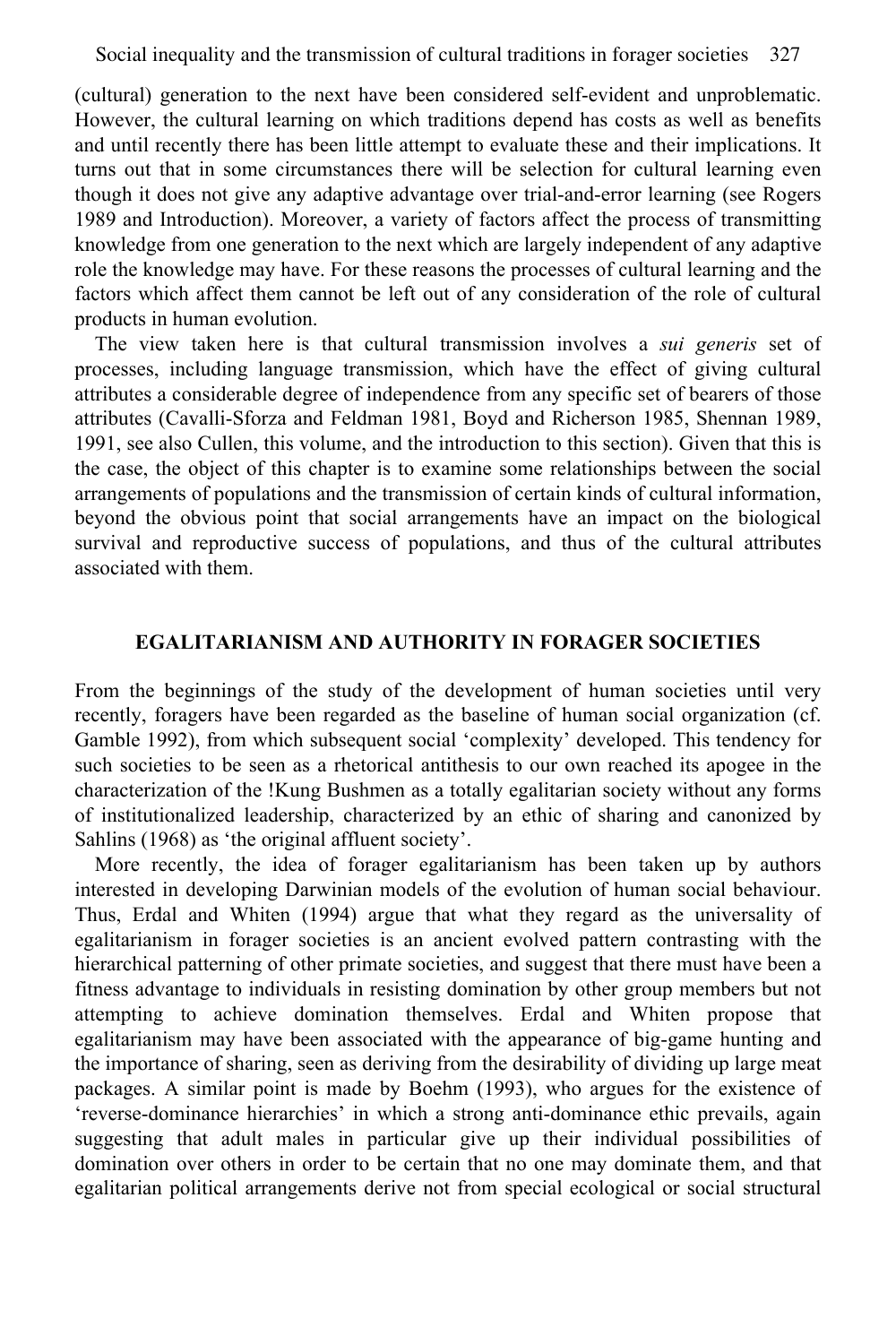circumstances but from moral sanctions (but contrast Gulbrandsen 1991). Knauft (1991) too has argued for a strong tendency towards egalitarian behaviour over a significant proportion of human evolution, proposing that a significant primate tendency towards social dominance was not extinguished but effectively constrained by strong countermeasures during much of this period, until the appearance of 'complex hunter-gatherer' adaptations relatively recently

In fact, it has become increasingly apparent since the early 1980s that assertions of forager egalitarianism are much overdone. It is not simply that 'complex huntergatherers' (Price and Brown 1985) emerge in later prehistory with a subsistence system based on sedentism and storage, and thus a foundation for material inequalities, or that transport technology makes a very significant difference to the possibilities of material accumulation among foraging groups, as Burch (1988) has shown in the case of the role of the *umiak* and the dog sled among the Inuit groups of north-west Alaska. More important is the impact of so-called revisionist accounts of the Bushmen and similar foraging groups (Wilmsen 1989, Shott 1992). Conceptually central to this discussion is the idea of 'encapsulation' (Woodburn 1988), which in turn depends on a distinction made earlier by Woodburn (1980, 1982) between immediate-return and delayed-return foraging systems:

An immediate-return system is one in which activities oriented to the present (rather than to the past or the future) are stressed; in which people deploy their labour to obtain food and other resources which will be used on the day they were obtained or casually over the days that follow…in which people do not hold valued assets which represent a yield, a return for labour applied over time, or valued assets which are held and managed in a way which resembles and has similar social implications to delayed yields on labour; in which people are systematically disengaged from assets, from the potential in assets for creating dependency.

A delayed-return system is one in which, in contrast, activities are oriented to the past and the future as well as to the present; in which people hold rights over valued assets of some sort, which either represent a yield, a return for labour applied over time, or, if not, are held and managed in a way which resembles and has similar social implications to delayed yields on labour.

(Woodburn 1988:32)

In his discussion of 'encapsulation' Woodburn raises the issue of whether the immediatereturn system and associated egalitarianism of the !Kung, the Mbuti or the Hadza are not a response to the fact that their societies have had hundreds of years of contact with outside societies and are, in effect, encapsulated within them. On this view, the existence of adjacent agricultural and pastoralist groups and the establishment of relations with them would have led on the one hand to the demise of existing delayed-return foraging systems and on the other to the emergence of oppositional forms of organization. In this way sharing and egalitarian levelling mechanisms analogous to the egalitarian solidarity present in some working-class or millenarian movements would have developed, as a reaction against the possibility that some members of the group might want to increase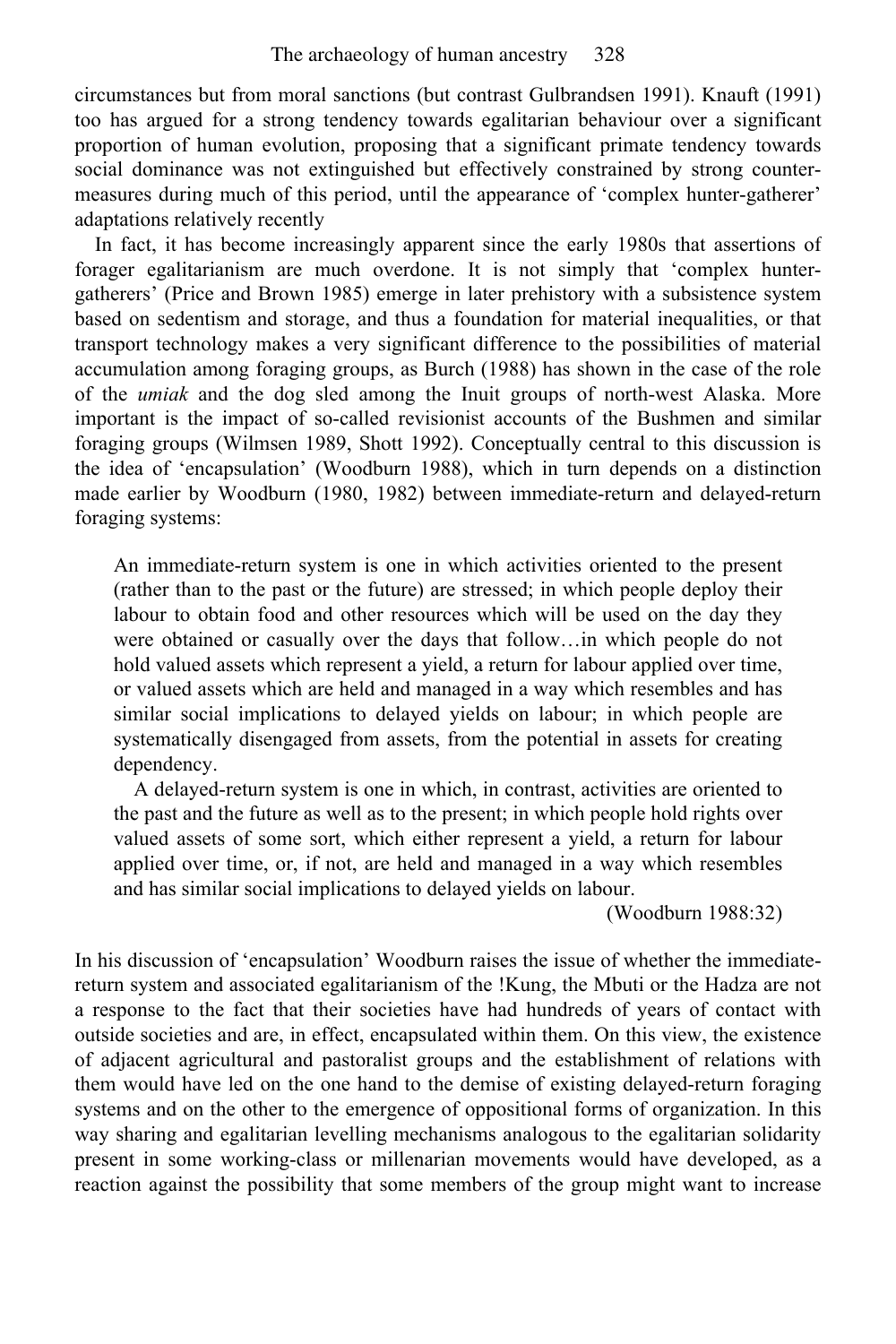their power by establishing alliances with outsiders, who in turn might see this as a possibility of exercising control over the foraging group (Woodburn 1988:62). In the event, Woodburn concludes that encapsulation is insufficient as a general explanation of immediate-return systems, which have probably long been a viable social form, but that in no sense can they be considered as a universal social evolutionary baseline; rather, in fact, that the past saw a greater variety of systems, among which delayed-return systems with their inequalities were certainly more frequent.

Woodburn's analysis raises doubts about 'egalitarianism' as an 'ancient evolved pattern' and may be developed further. Most of the arguments in favour of forager egalitarianism centre on the importance of food-sharing as evidence of equality (e.g. Boehm 1993, Kent 1993), and when they acknowledge the existence of hierarchically organized forager societies account for these in terms of ecologically specific possibilities for the control of material resources. While the relevance of material resources cannot be denied, the assumption that they are the only resources that matter arises from an entrenched view derived from nineteenth-century analyses of social class that material disparities are the only significant ones, so the lack of concern with them on the part of most foragers, combined with the importance of food-sharing, means that they must be egalitarian.

Such arguments neglect two important areas crucial to any evolutionary account. In the first place, there is some evidence of differential reproductive success, at least among males, related to hunting prestige (Hill and Kaplan 1993). Second, and much more important from the point of view of the argument presented here, there are inequalities in access to ritual 'knowledge' in foraging societies. Such 'knowledge' (even if it is not construed as having a large propositional content, Bloch 1974, Boyer 1990), and differential access to it, play a central social role. In many such societies the transmission of ritual 'knowledge' and control over it through initiation and other rites are one of the main social focuses of the people concerned. In fact, the control of cultural transmission of such knowledge is often the only legitimate locus for the generation of inequality among the members of forager societies, not the material goods or food with which anthropologists have been so obsessed (cf. Giddens 1984:260–262, on authoritative versus allocative power resources and the importance of information storage). Furthermore, in some contexts such control is actually hereditary, again in complete contrast to what are usually asserted as the key characteristics of forager societies.

#### **RITUAL AND INEQUALITY IN FORAGER SOCIETIES: SOME EXAMPLES**

Examples of the link between ritual and inequality in forager societies are widespread. Thus, Myers (1988), in a discussion of Pintupi land 'ownership' in Australia, argues that 'ownership' is control over stories, objects and ritual associated with mythological ancestors at a particular place, and because such knowledge is highly valued and vital to social reproduction men seek to gain it and be associated with its display and transmission: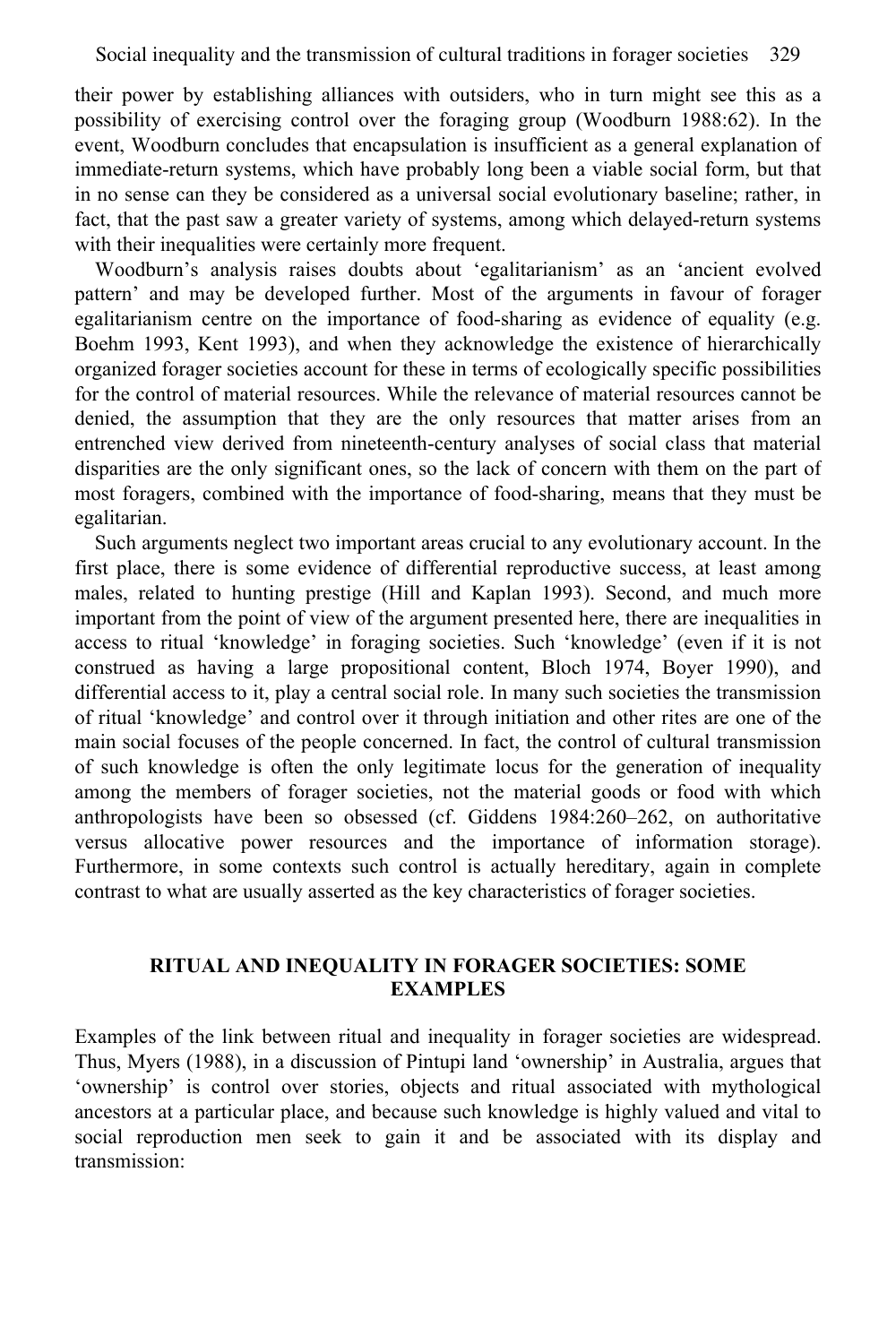From the Pintupi point of view, the emphasis is just as much on the social production of persons who can 'hold' the country, that is, on initiating young men and teaching them the ritual knowledge necessary to look after the country, as it is on getting the country. The Pintupi image of social continuity is effectively one in which 'country' as an object is passed down—'given'—from generation to generation. The Pintupi regard this 'giving' as a contribution to the substance and identity of the recipient, a kind of transmission of one generation's (or person's) identity to the next. By learning about the Dreaming and seeing the rituals, one's very being is altered…. Certainly, while younger recipients are supposed to reciprocate the gift of knowledge—hunting meat for those who give the knowledge and deferring to them—they cannot really repay what has been given… Pintupi stress that men must hold the Law and pass it on. In fact, men are enormously concerned to pass on their knowledge and their identification with places to their 'sons' and 'sister's sons'.

(1988:66)

But even among those claiming identity with a particular place only a certain number control the relevant rituals and decide whether particular individuals should be 'taught', a privilege easily granted to close kin but not necessarily to others: 'With its origin in the Dreaming, "country" constitutes a form of valued knowledge that is esoteric, transmitted… to younger men, but restricted in access' (1988:67), although it may also be exchanged between equal men.

Even among the Mardujarra in Western Australia, where ecological conditions are such that significant secular inequalities do not emerge, there are relations of inequality in the sphere of ritual and specifically initiation:

In the Mardujarra case, the control exerted by older men over their younger counterparts is a generalised one. It is based on the older men's monopoly of esoteric knowledge, which will be transmitted only if young men conform to the dictates of the Law, and are willing to hunt meat in continuing reciprocal payment for the major secrets that are progressively revealed to them…

What is being indelibly imprinted on the novices is the imperative that they ensure, through conformity and active participation in the religious life, the continued release of power from the realm of the Dreaming into the physical and social world.

(Tonkinson 1988)

Again, we have the same emphasis on the importance of transmitting the tradition, associated with relations of authority Even among the Hadza, one of his archetypal 'immediate-return' societies, Woodburn notes, 'the initiated men's group maintains important privileges over certain joints of meat of large game animals. These privileges are linked with exclusive possession of secret sacred knowledge and ritual to which all women and young men are denied access' (Woodburn 1988:21).

The same point can be made in relation to the foragers of the North American Great Basin. As described by Julian Steward (e.g. 1936, 1938), they are generally regarded as one of the classic egalitarian societies. However, Whitley (1994) presents a different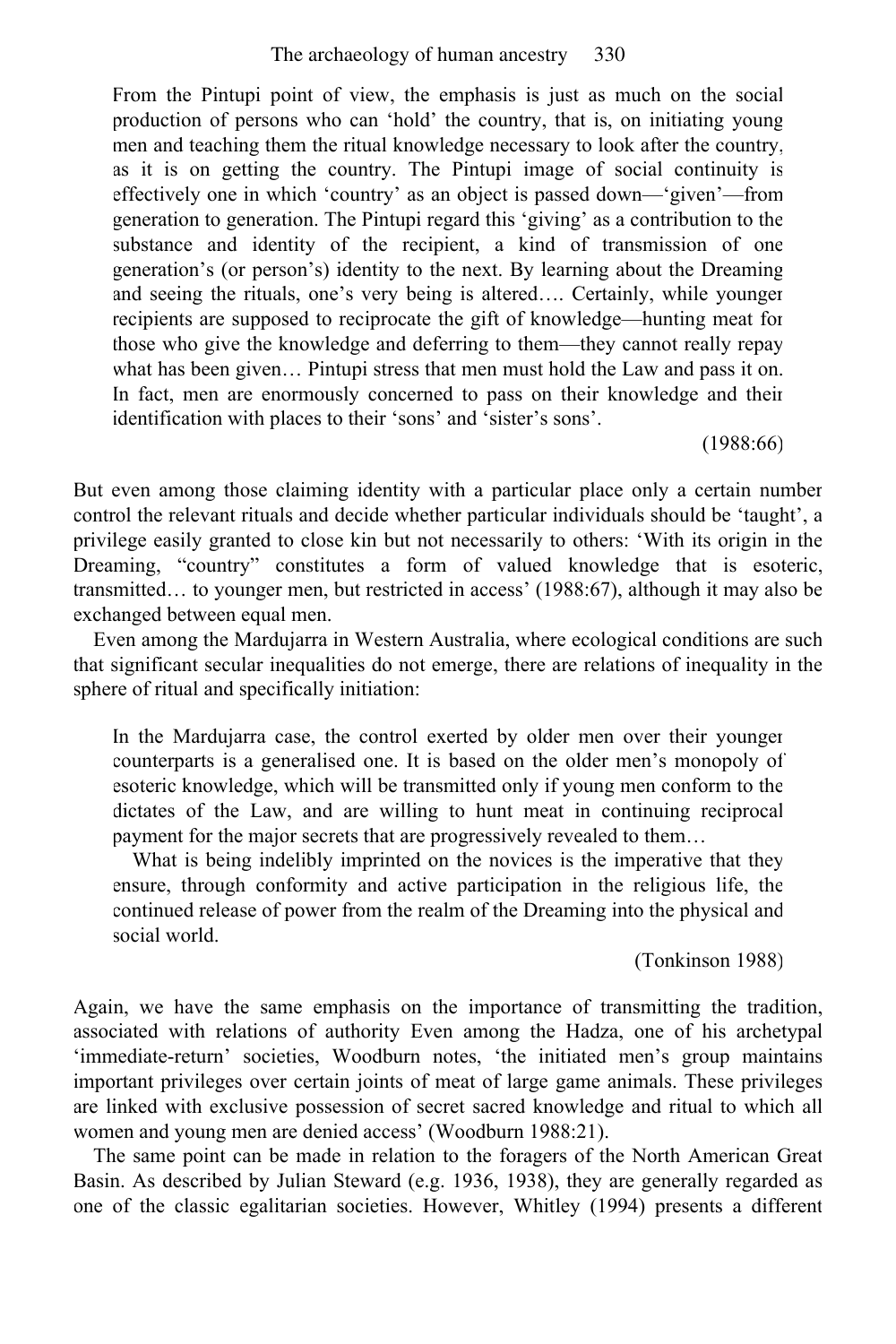view. Not only was there inequality between men and women, but also among men, in particular between those who were shamans, and thus had access to supernatural power, and those who weren't. Village and band headmen were almost always shamans, and shamanism, like headship, was largely hereditary:

It was only through the acquisition of shamanistic power that men could truly become political actors and gain prestige and status in Numic society. In turn, this advantaged them in a number of ways: women desired such men as preferred marriage partners, and the population at large respected them, largely out of fear of their potentially malevolent [power]. And in that shamanistic power was partly inherited, but in any case limited to a small segment of the population (estimated at about 2%), it is apparent that a very restricted, incipient elite group, comprised of shaman/headmen, existed within the ostensibly egalitarian Numic society.

(Whitley 1994:366–367)

A related argument has been developed at length by Riches (1992) in his discussion of the role and significance of shamanism. He points out that 'the cosmologies of nomadic hunting and gathering societies are predominantly shamanistic' (1992:383) and associates the presence of shamanism with relatively decentralized forms of organization, where descent principles are not strongly emphasized. However, this is not to say that they are thoroughly egalitarian. Among the Canadian Inuit on whom his discussion is mainly focused, although superior hunting ability is not allowed to form a basis for the development of social inequalities, the role of shaman does provide such a basis. The success or failure of hunters is seen as depending on the community's relations with the spirit world and maintaining these in good order depends on the observation of taboos. The shaman is the mediator between these two worlds and has the responsibility for the cultural evaluation process in terms of which some actions are regarded as taboo. The role is seen as a highly skilled one requiring a specialist and the skills are passed on from expert to novice through an apprenticeship. As a result of his mediating position with the spirit world, the shaman has power, privileges and position which are unavailable to anyone else. Riches argues that such cultural forms as taboos and systems of classification are sustained through the strategic work of individuals, in this case shamans; that is to say, they have a key role in determining what are approved and disapproved modes of behaviour, and in transmitting these and the cultural framework on which they are based.

#### **AUTHORITY AND CULTURAL STABILITY**

The kind of situation described in the previous section, in which there is a strong association between the transmission of ritual knowledge and relations of authority has been contrasted by Brunton (1989) with the observed cultural instability of certain tropical forest egalitarian foraging societies. These are immediate-return or encapsulated societies in Woodburn's terms (see p. 367) and are indeed strictly egalitarian, in that there is an automatic entitlement to equality of social outcomes. Such societies, tend to be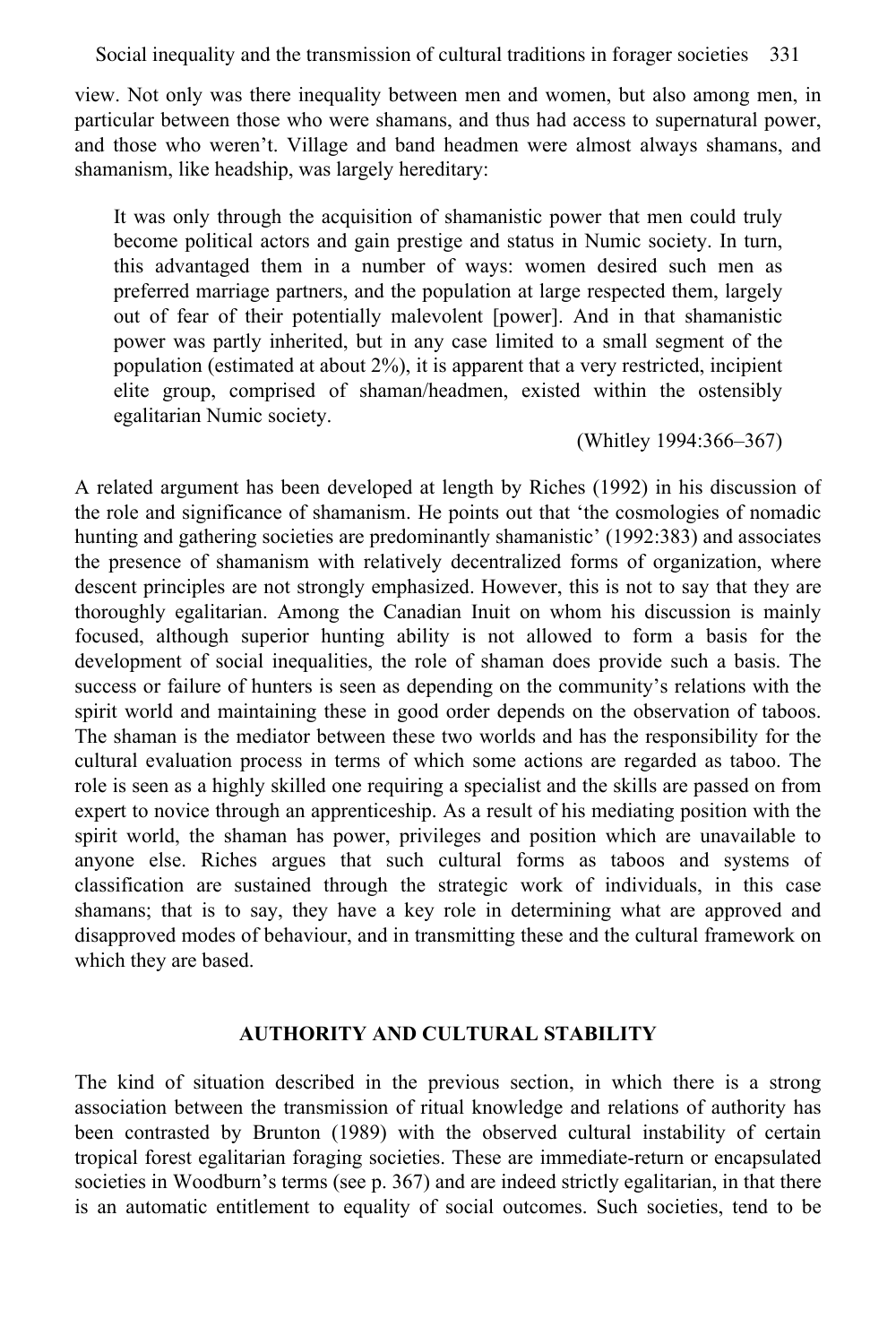culturally fluid in many respects, Brunton argues, susceptible to acculturation and relatively limited in their collective representations. The Paliyan, for example, have no formalized bodies of knowledge, their rituals are highly variable and may not be performed at all; their knowledge is based on personal experience rather than collective representations and their transmission (Brunton 1989:676). This arises because of the structural nature of genuine egalitarianism, since it can never provide a basis for ensuring a correct version or interpretation of that which is communicated. Any attempt to distinguish what is valuable from what is not requires an act of evaluation, which in itself implies inequality:

To the extent that evaluation, and exclusion on the basis of evaluation, takes place, egalitarianism is compromised. To the extent that egalitarianism is thoroughgoing, such cultures can be little more than heaps of randomly associated elements, whose persistence is always fortuitous.

(Brunton 1989:678)

On this view, egalitarianism can only be maintained by according little value to cultural products, which indeed accounts for the general indifference to such products in the egalitarian societies Brunton discusses. In delayed-return systems on the other hand, as we have seen, 'intergenerational inequality, as well as inequality between household heads in terms of power, wealth and status are commonly present' (Brunton 1989:674). These circumstances not only presuppose social group continuity, they are also closely linked with cultural continuity in ritual and other spheres since, as we have seen, the transmission process is often the locus of inequality and strong cultural evaluation takes place; furthermore, group continuity itself provides a better basis for the consistent transmission of particular sets of social practices than a situation in which large numbers of individuals move at frequent intervals from one group to another (cf. Braun 1991). In summary, what is being postulated here, other things being equal, is a relationship between the strength of authority relations and the persistence and linkage of cultural elements, and another relationship between group continuity and cultural continuity (cf. Douglas 1978 and her concepts of 'grid' and 'group', where social arrangements related to the importance of the group as a unit and to within-group, usually hierarchical, distinctions, are similarly seen as having important cultural consequences). Group continuity in this context refers to the continued co-association of a group of people and their descendants over a period of time.

Such a suggestion raises interesting issues for the study of cultural and social continuity and change in the evolution of human societies. If some cultural feature emerged which had the effect of encouraging the process of cultural evaluation, through which some cultural variants rather than others are designated as acceptable or even mandatory, and of encouraging a positive evaluation of itself as acceptable or mandatory in particular, it would spread at the expense of others in the same sphere of relevance which did not have this effect. Furthermore, the potential could exist for a runaway process analogous to sexual selection, in which the development of authority relations encouraging cultural evaluation and accurate transmission went hand in hand with the selection of cultural attributes encouraging authority relations, at least until some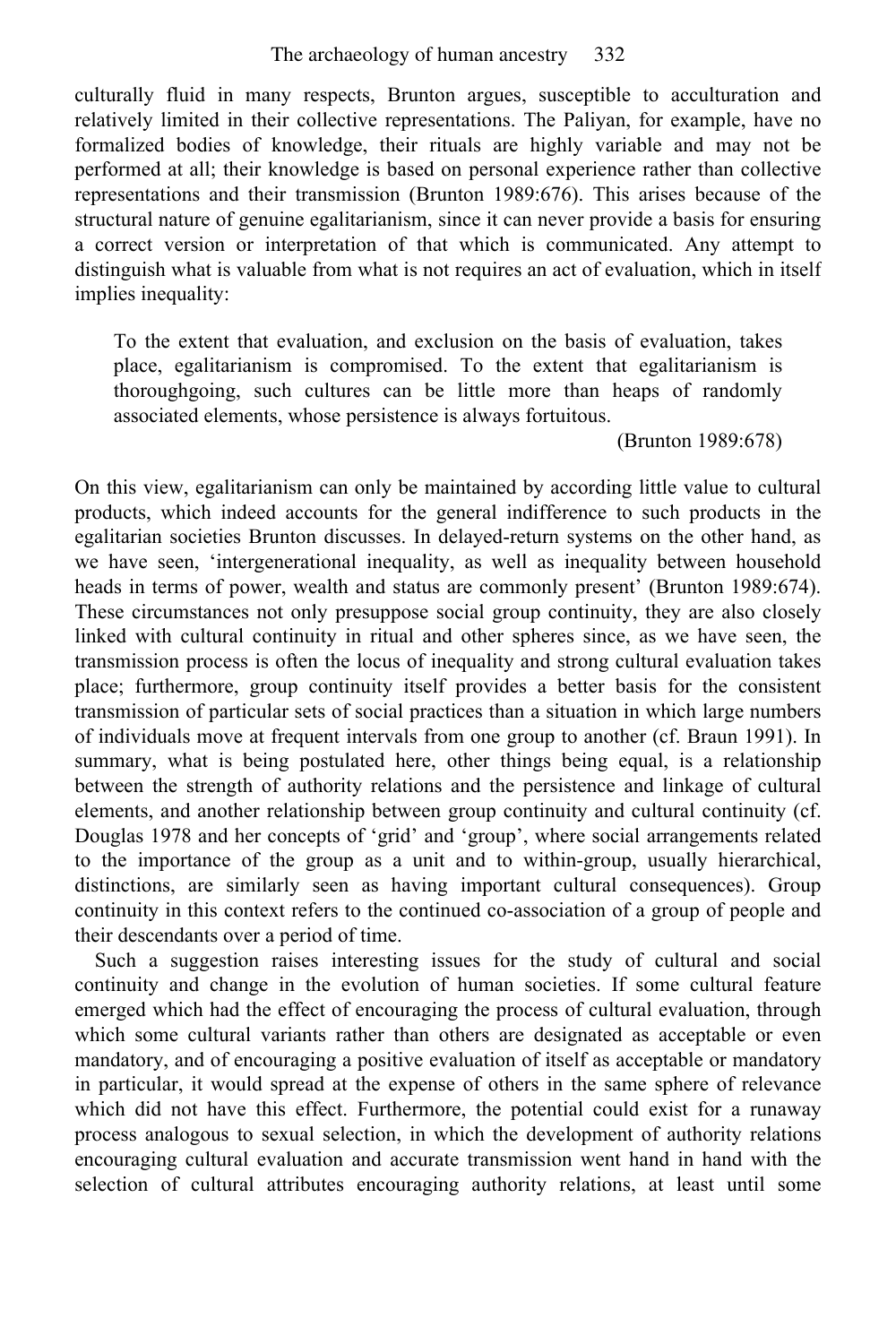selective pressure from elsewhere cut in (see Figure 14.1). The links we have seen above between inequality and transmission processes in foraging societies are in keeping with these suggestions; other things being equal, cultural attributes not linked in this way would generally be less successful in terms of their reproduction through cultural generations.

But a further aspect of groups relevant to their continuity must also be considered. The possibility of group fission in the face of co-operation



**Figure 14.1** Links between authority and cultural/ritual transmission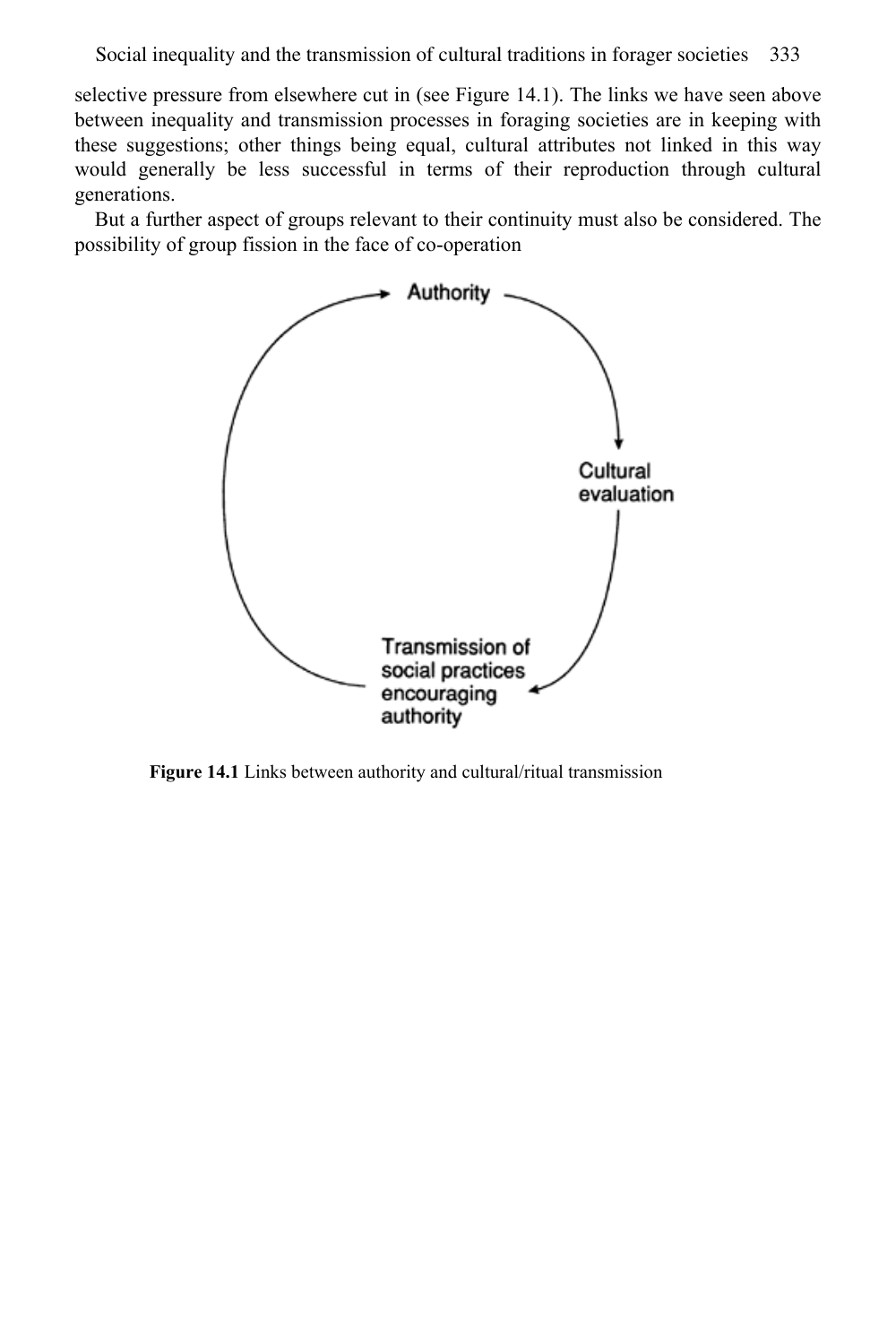

**Figure 14.2** Links between group continuity and cultural/ritual transmission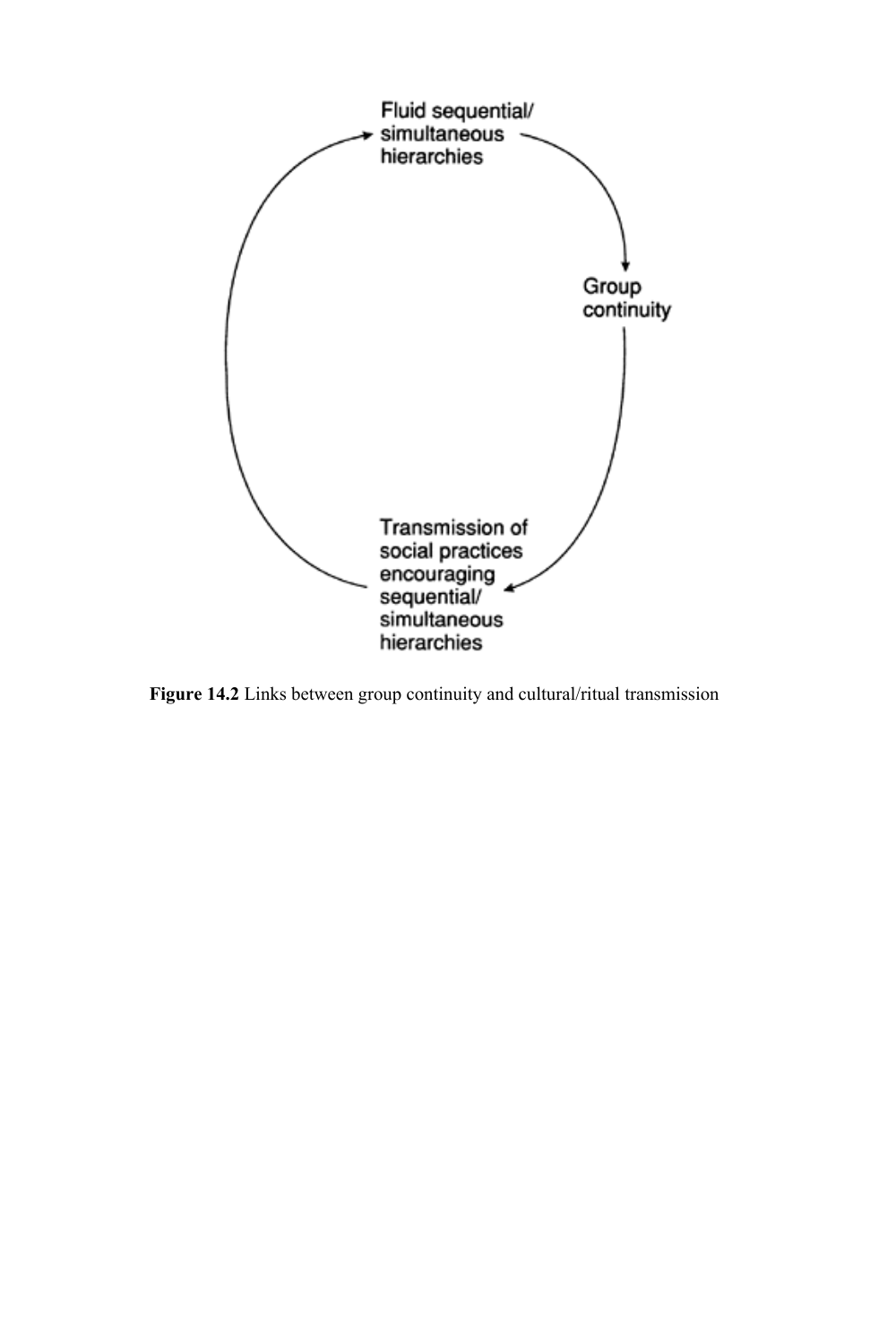

**Figure 14.3** Authority, group continuity and cultural/ritual transmission linked together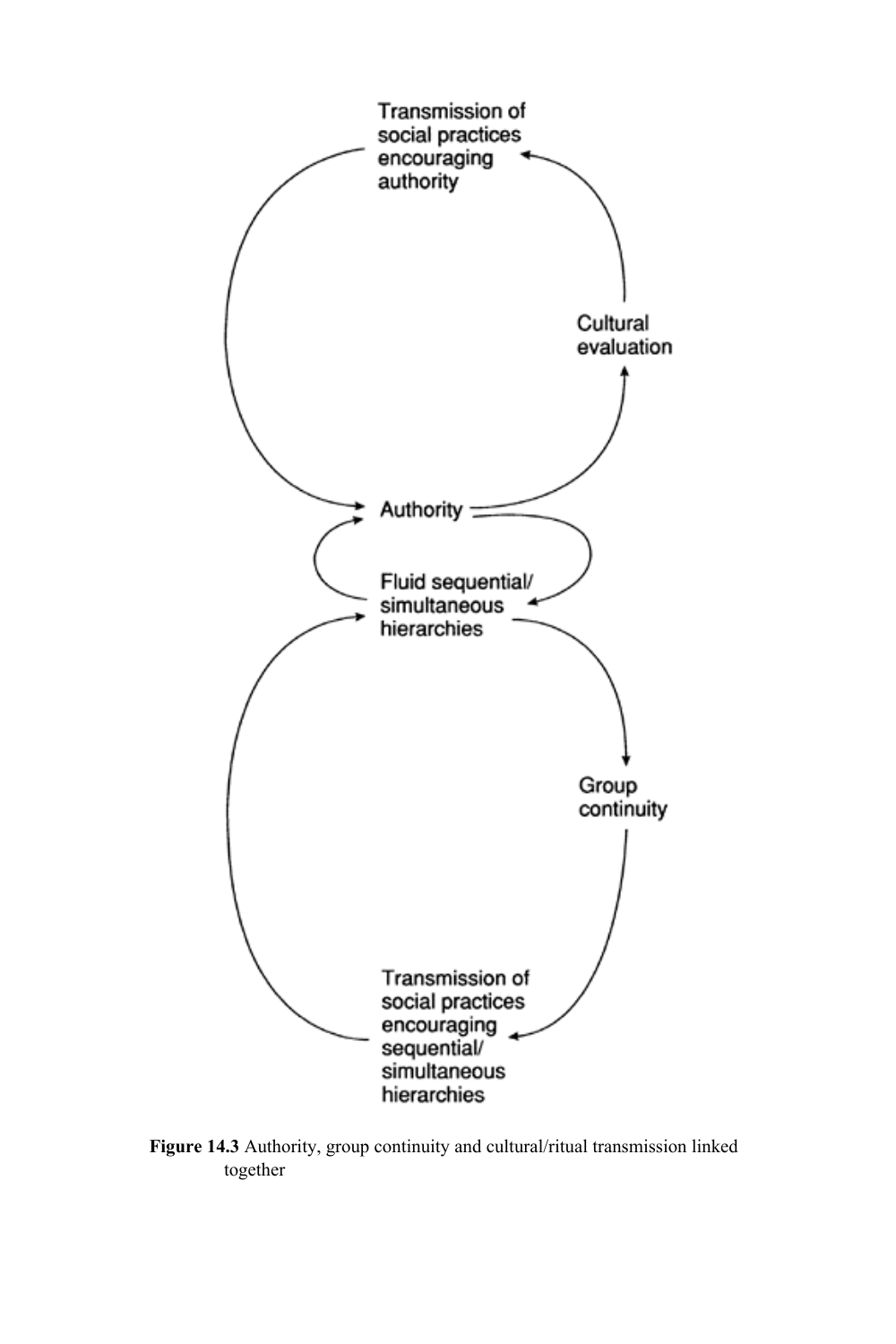problems is always present. Simulation studies of the maintenance of co-operation in the face of social dilemmas (e.g. Glance and Huberman 1994a) have shown that it will be promoted in situations where individuals have a long future expectation of co-operation and where groups are structured flexibly but hierarchically; not necessarily in the manner of a conventional social hierarchy but in the sense that members of a large group do not interact equally with one another. They interact closely with members of a small group and small groups interact with one another via representative individuals and organizations (Glance and Huberman 1994b, cf. Johnson 1982). Groups based on such forms of organization will tend to be perpetuated through time more successfully than those which are not and thus so will their particular sets of cultural practices. Furthermore, those practices will be more successful which themselves are conducive to this form of group organization and thus to group continuity. So here too a positive feedback loop may be created—in this case between cultural practices and group continuity (Figure 14.2). This loop may in turn be linked to the authority and inequality loop discussed above, in that those who are authoritative guardians of cultural traditions are also likely to be the group representatives in the interactions between groups discussed above, more often than not older males (Figure 14.3).

However, the two linked loops will only be mutually reinforcing up to a point, in that the unbridled expansion of authority and inequality may be detrimental to some group members' interests and thus create tensions which lead, for example, to group fission (cf. Aldenderfer 1993, Steele, chapter 4 this volume). How such incompatibilities play themselves out over time will be a contingent process, dependent among other things on how closely particular attributes are tied to particular groups by processes such as conformant transmission (Boyd and Richerson 1985; see also Introduction to this volume and Editors' Note). In addition to group fission, other possibilities include the destruction of authority and the maintenance of an equilibrium in which negative feedbacks emerge to counter the continuing development of authority beyond a certain point. In all cases there will be implications for the fidelity with which transmission occurs and for the content which is transmitted, both of which will in turn have an impact on the social processes, because of the existence of the links described above.

#### **CONCLUSION**

The argument of this chapter may be summarized as follows. I have tried to show, following the work of Woodburn and others, that many if not most forager societies are not as egalitarian as traditionally assumed (cf. also Flanagan 1989, Paynter 1989). The traditional view derives from a belief that inequality must be based on differential access to material resources, of which foragers, for good reasons, possess little, or to food, which is largely shared and thus again provides no basis for inequality. In fact, the locus of inequality is the cultural transmission of ritual knowledge and the link between inequality and transmission has runaway properties. Authority which defines the 'correct' version is important for transmission and at the same time cultural attributes which act to enhance authority tend to be preferentially adopted; authority and conformant transmission in the sphere of ritual go together. However, in the context of foraging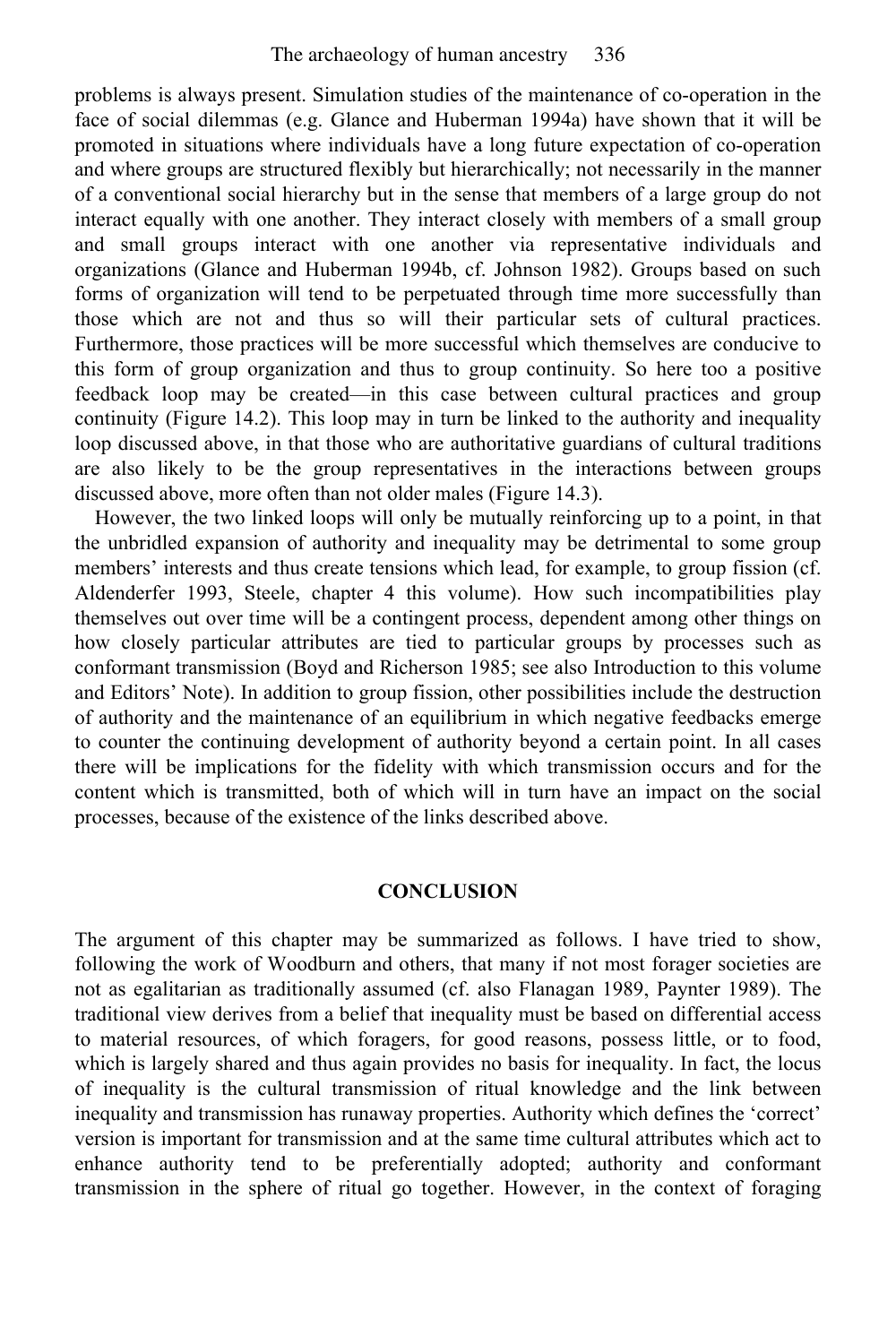societies there are usually fairly strict ecological limits to such processes, arising, for example, from the importance of mobility, which mean that inequalities will not easily extend to other spheres (cf. Aldenderfer 1993).

But further limits arise from the fact that group continuity will also have a positive feedback relationship with successful cultural transmission: group continuity will be conducive to fidelity of transmission but attributes which encourage group continuity will increase their own chance of success. Such groups may well be genetically related sets of individuals and their descendants through time but need be no more than the set of people subscribing to a particular ritual tradition through conformant transmission.

Up to a point, hierarchy, group continuity and successful transmission will all be positively associated with one another. However, as Aldenderfer (1993) among others as pointed out, there comes a point when the growth of ritually based hierarchy and authority becomes incompatible with the maintenance of group continuity, because it leads to group fission, which has the further effect of increasing the probability of cultural loss through small sample drift effects. It was only with the rise of the state that this incompatibility was overcome.

This line of argument accords cultural transmission the importance it might be expected to have if cultural traditions are so central to the evolutionary success of the human species and acknowledges the fact that cultural attributes, or 'memes' as Dawkins (1976) calls them, are not just aspects of people's phenotypes as 'interactors' but have their own lineages as 'replicators', more independent of their bearers than in the genetic case because of the asymmetries of cultural transmission (Boyd and Richerson 1985, Cullen, this volume). However, as with biological evolution, both 'interactors' and 'replicators' are necessary entities in any account of evolutionary change; neither can be reduced to the other (cf. Mitchell 1987).

In some respects the argument presented here is similar to that made by Aldenderfer (1993), who also accords ritual a priority as a basis for hierarchy in foraging societies and sees hierarchy and inequality as being extended to other spheres of life as a result of various kinds of circumscription processes. However, despite his professed adherence to the cultural evolutionary framework adopted here, he sees ritual from a more traditional anthropological perspective in which ritual is a source of both individual and group benefits and of ideological manipulation, and does not assign the active role to the transmission process and the cultural replicators themselves which is at the core of this chapter.

When might such processes have arisen? The answer surely must be the Upper Palaeolithic, when the evidence for ritual and artistic traditions in the archaeological record first becomes compelling. Although there are indications of symbolic/ritual behaviour before this (see e.g. Hayden 1993), they are infrequent and isolated (cf. Rolland 1990). However, as Hayden (1993) argues, we should be careful about assuming a qualitative break between the Upper Palaeolithic and what went before. If the origins of symbolism are associated with the kinds of runaway transmission processes discussed here, we would expect the chronological trend of its uptake to be sigmoid in form, with an earlier stage in which ritual and symbolic behaviour were low in frequency and a later one in which they were widely prevalent, separated by a relatively short phase of exponential growth. In terms of the degree of resolution of archaeological evidence,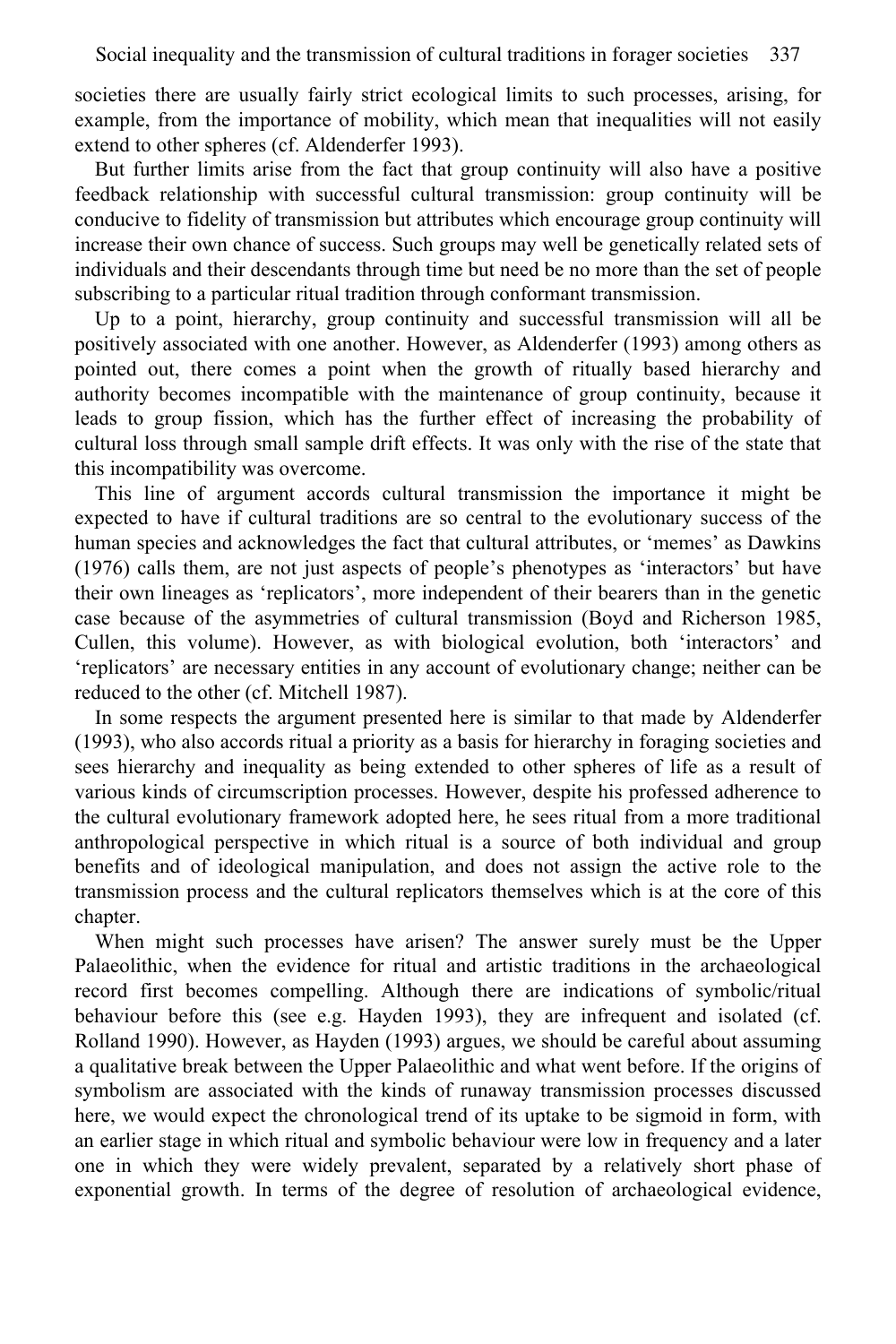points near the beginning and the end of this single trend could easily be taken as relating to two qualitatively different states, before or after some event or state change in a different system, such as hominid biology.

But why did it not occur earlier? The answer may be connected with points made by Cullen and Gamble elsewhere in this volume. Successful transmission is partly a function of population density and encounter frequency: when populations are small, there is a high probability of random loss of cultural attributes. It may be that it was only at this time that population densities in many regions were sufficiently high that ritual traditions, which may have started many times before, had a chance to take hold, while the greater spatial extent of contact which Gamble (this volume) documents for the Upper Palaeolithic indicates that the potential for spreading such traditions now existed to an extent previously unparalleled.

#### **ACKNOWLEDGEMENTS**

An earlier version of this paper was presented at the LSE conference on Evolution and the Human Sciences in June 1993 and I am grateful for comments and questions on that occasion, in particular from James Woodburn. I also wish to thank Clive Gamble and James Steele for their critical comments on an earlier draft, although I have not been able to follow up all their suggestions.

#### **REFERENCES**

- Aldenderfer, M. (1993) 'Ritual, hierarchy and change in foraging societies.' *Journal of Anthropological Archaeology* 12:1–40.
- Bloch, M. (1974) 'Symbols, song, dance and features of articulation: is religion an extreme form of traditional authority?' *Archives Européennes de Sociologie* 15: 55–81.
- Boehm, C. (1993) 'Egalitarian behaviour and reverse dominance hierarchy.' *Current Anthropology* 34:227–254.
- Boyd, R. and Richerson, P.J. (1985) *Culture and the Evolutionary Process.* Chicago: University of Chicago Press.
- Boyer, P. (1990) *Tradition as Truth and Communication.* Cambridge: Cambridge University Press.
- Braun, D.P. (1991) 'Are there cross-cultural regularities in tribal social practices?' In S.A.Gregg (ed.) *Between Bands and States,* pp. 423–444. Carbondale: Center for Archaeological Investigations, Southern Illinois University at Carbondale.
- Brunton, R. (1989) 'The cultural instability of egalitarian societies.' *Man* (n.s.) 24:673– 681.
- Burch, E.S. (1988) 'Modes of exchange in north-west Alaska.' In T.Ingold, D. Riches and J.Woodburn (eds) *Hunters and Gatherers, Volume 2: Property, Power and Ideology,* pp. 95–109. Oxford: Berg.
- Cavalli-Sforza, L.L. and Feldman, M.W. (1981) *Cultural Transmission and Evolution: A Quantitative Approach.* Princeton: Princeton University Press.
- Dawkins, R. (1976) *The Selfish Gene.* Oxford: Oxford University Press.
- Durham, W.H. (1990) 'Advances in evolutionary culture theory.' *Annual Review of*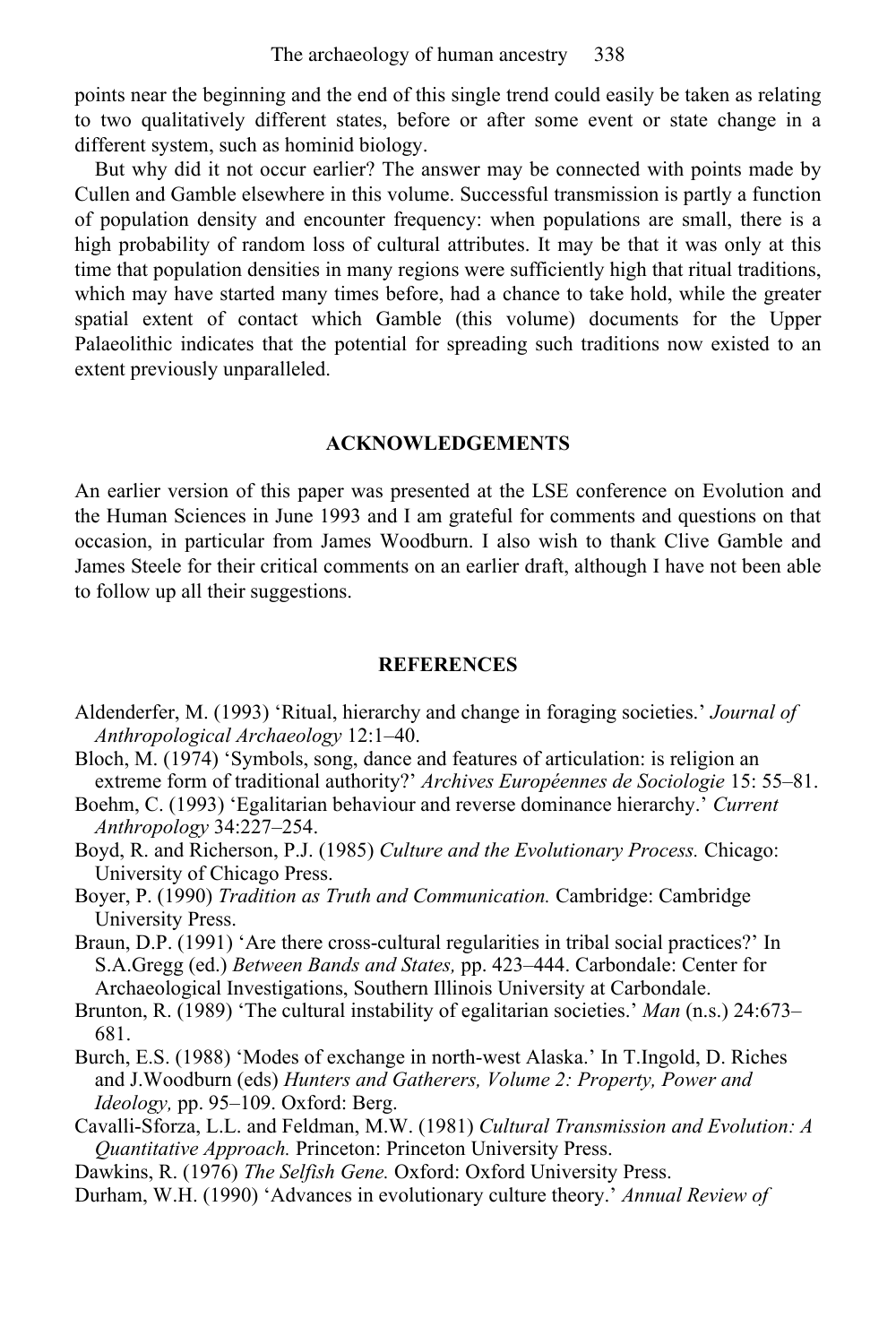*Anthropology* 19:187–210.

- Durham, W.H. (1992) 'Applications of evolutionary culture theory.' *Annual Review of Anthropology* 21:331–355.
- Douglas, M. (1978) *Cultural Bias.* London: Royal Anthropological Institute (Occasional Paper No. 35).
- Erdal, D. and Whiten, A. (1994) 'On human egalitarianism: an evolutionary product of Machiavellian status escalation.' *Current Anthropology* 35:175–178.
- Flanagan, J. (1989) 'Hierarchy in simple "egalitarian" societies.' *Annual Review of Anthropology* 18:245–266.
- Gamble, C.S. (1992) 'Archaeology, history and the uttermost ends of the earth— Tasmania, Tierra del Fuego and the Cape.' *Antiquity* 66:712–720.
- Giddens, A. (1984) *The Constitution of Society.* Cambridge: Polity.
- Glance, N.S. and Huberman, B. (1994a) 'Dynamics of social dilemmas.' *Scientific American* 270:76–81.
- Glance, N.S. and Huberman, B. (1994b) 'Social dilemmas and fluid organisations.' In K.Carley and M.Prietula (eds) *Computational Organisation Theory,* pp. 217–239. New Jersey: Lawrence Erlbaum.
- Gulbrandsen, O. (1991) 'On the problem of egalitarianism: the Kalahari San in transition.' In R.Grønhaug, G.Haaland and G.Henriksen (eds) *The Ecology of Choice and Symbol,* pp. 81–110. Bergen: Alma Mater Forlag.
- Hayden, B. (1993) 'The cultural capacity of Neandertals—a review and reevaluation.' *Journal of Human Evolution* 24:113–146
- Hill, K. and Kaplan, H. (1993) 'On why male foragers hunt and share food.' *Current Anthropology* 34:701–706.
- Johnson, G. (1982) 'Organisational structure and scalar stress.' In C.Renfrew, M.J.Rowlands and B.A.Segraves (eds) *Theory and Explanation in Archaeology,* pp. 389–421. New York: Academic.
- Kent, S. (1993) 'Sharing in an egalitarian Kalahari community.' *Man* (n.s.) 28: 479–514.
- Knauft, B. (1991) 'Violence and sociality in human evolution.' *Current Anthropology* 32:391–428.
- Mitchell, S.D. (1987) 'Competing units of selection? A case of symbiosis.' *Philosophy of Science* 54:351–367.
- Myers, F. (1988) 'Burning the truck and holding the country: property, time and the negotiation of identity among Pintupi Aborigines.' In T.Ingold, D. Riches and J.Woodburn (eds) *Hunters and Gatherers Volume 2: Property, Power and Ideology,* pp. 52–74. Oxford: Berg.
- Paynter, R. (1989) 'The archaeology of equality and inequality.' *Annual Review of Anthropology* 18:369–399.
- Price, T.D. and Brown, J. (eds) (1985) *Prehistoric Hunter-gatherers: The Emergence of Cultural Complexity.* Orlando: Academic.
- Riches, D. (1992) 'Shamanism: the key to religion.' *Man* (n.s.) 29:381–405.
- Rogers, A. (1989) 'Does biology constrain culture?' *American Anthropologist* 90: 819– 831.
- Rolland, N. (1990) 'Middle Palaeolithic socio-economic formations in western Eurasia: an exploratory survey.' In P.Mellars (ed.) *The Emergence of Modern Humans: An Archaeological Perspective,* pp. 347–388. Edinburgh: Edinburgh University Press.
- Sahlins, M. (1968) 'Notes on the original affluent society.' In R.Lee and I. DeVore (eds) *Man the Hunter,* pp. 85–89. Chicago: Aldine.
- Shennan, S.J. (1989) 'Cultural transmission and cultural change.' In S.E.van der Leeuw